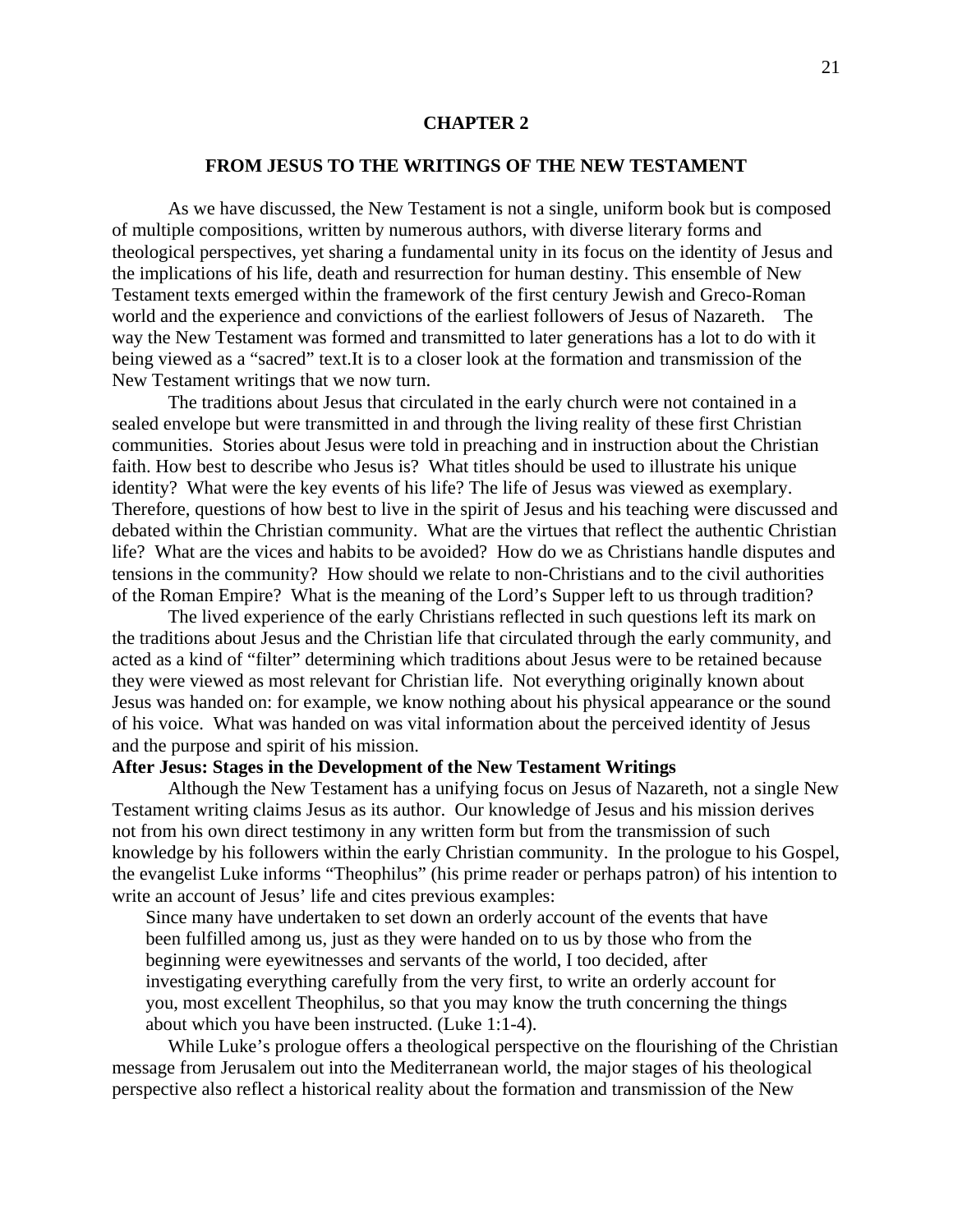Testament. Luke's prologue sketches three stages in the transmission of traditions about Jesus:

**Stage 1.** "Eyewitnesses," that is, the contemporaries of Jesus who experienced the impact of his person, were recipients of his teaching, and witnessed the dramatic events of his arrest, trial, and crucifixion, and later were caught up in the exhilarating experience of faith in his resurrection. These first followers were mainly Jews of Palestine, with Jesus only occasionally interacting with Gentiles and Samaritans.

**Stage 2**. A second stage emerged with the early "servants of the word," those followers of Jesus, some but not all of them eyewitnesses, who, fired by resurrection faith, began to proclaim the "gospel," that is, their shared conviction that Jesus was the Messiah and Son of God, proclaimed first to Jews and then to Gentiles. According to Acts the very first Christians were Jews, some Hebrew-speaking native to Judea, and other Greek-speaking Jews from the diaspora or wider Mediterranean and Arab world. Fairly quickly, the gospel message was carried by such Jewish Christians out to the wider world, including northern Africa (see the story of the conversion of an Ethiopian eunuch by Philip in Acts 8:26-40) Syria (Acts 9:1-25 refers to the Christians already in Damascus at the time of Paul's converson), Arabia (see Paul's testimony in Gal 1:17), Asia Minor, Greece and Rome (there are multiple references in Acts and Paul's letters and other New Testament writings).

**Stage 3**. A final stage took place, roughly in the last third of the first century, when most of the New Testament books were composed, including the Four Gospels and the later writings of the New Testament (with the exception of Paul's letters which were written during the second stage of transmission before the Gospels). These were all written in Greek and most, if not all, were composed outside of Palestine.

 Several events probably served as a trigger for this third stage where the early traditions were put into writing, although the accompanying oral communication did not cease overnight. First of all, in 70 AD, in a violent response to the Jewish revolt that began in 66 AD, the Romans destroyed Jerusalem and its temple, causing major adjustments in both Judaism and early Jewish Christianity. Judaism had to survive without the unifying focus of the temple and the temple priesthood as a center of orthodoxy. Christians (and especially Jewish Christians) were also profoundly affected by the loss of Jerusalem and its temple. Jesus himself reverenced the temple and in Luke's Gospel called it the "My Father's house" (Luke 2:49). The Acts of the Apostles depicts the early Jewish Christian community in Rome as praying daily in the temple (Acts 2:46). Gradually, however, the epicenter of the Christian world would move west to Rome, a move accelerated by the calamity of Jerusalem's destruction. From this point on, the mission to the Gentiles would accelerate.

 Another important impetus for the "third stage" in the formation of the New Testament books, was the fact that the early apostolic generation of eyewitnesses and missionaries was passing from the scene, and there was a need to consolidate and make permanent traditions about Jesus that up to this point were transmitted mainly in oral form. And with advancing time, the early Christian community realized that it had a history in front of it, and the early enthusiasm for a rapid culmination worldhistory with the triumphant return of Christ was increasingly viewed as an event of the distant future.

 In the first two stages traditions about Jesus would have been transmitted mainly in oral form, which, in fact, was the main form of communication in the largely illiterate culture of the first century Mediterranean world. There were, of course, educated people who knew how to read and write, but most of the population was not so equipped. Some historians estimate that less than 30% of the population was literate. When there was a need for official written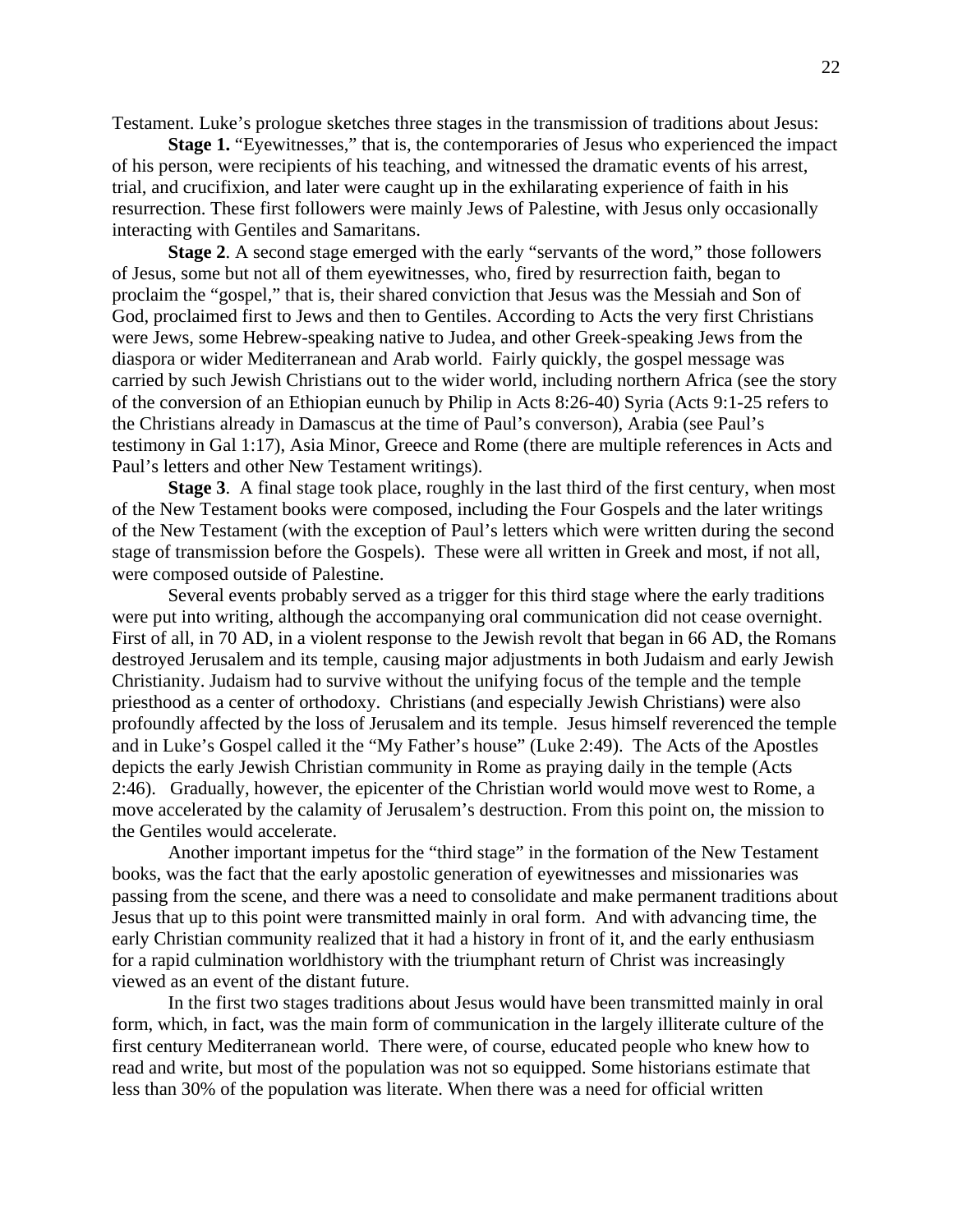documents, such as marriage contracts or public decrees, or business transactions or important letters sent to family, friends, or business and government associates, professional "scribes" who were literate could be engaged to produce such written texts. As we will note later, Paul's letters were obvious examples of written texts, possibly dictated to scribes or secretaries and then read to groups of Christians most of whom were probably illiterate.<sup>1</sup> Oral transmission was not haphazard in such a cultural context but was carefully observed and controlled. Modern society depends on the written text and much less on memory. But ancient oral cultures cultivated careful memorization of key texts and there were techniques that insured relative accuracy. Audiences or congregations who listened to the recital of respected literature or familiar religious texts would be attentive and ready to correct errors in the recitation. It is likely that in many instances, a public speaker would use a written text as something of a prompt or script for his oral presentation<sup>2</sup>

 The third stage we are describing involved written composition such as the Four Gospels and the other texts of the New Testament. As we will point out, the traditions that had been handed on to this later generation of Christians had not passed through some kind of insulated pipeline but would have been influenced by or filtered through the faith and experience of the earlier generations of Christians. As we will note, the impact of Christian religious experience on the substance and expression of these early traditions will be an important factor is making it "sacred."

 We cannot be entirely sure what Luke meant by informing Theophilus that he intended to write an "orderly account" (Luke 1:1.) In Luke's own case "orderly" might mean attempting to put his narrative about the mission of Jesus and that of the early church into a wider and overarching perspective. For Luke this meant the rooting of Jesus' life in Judaism, as illustrated in the account of his birth in the Davidic city of Bethlehem and his early encounter with the Jerusalem temple (Luke 1-2), then showing the unfolding of his mission through Galilee and back to Jerusalem, and there the finale with his death, resurrection, and ascension back to his Father, Finally, in the opening chapters of the Acts of the Apostles, Luke describes the sending of the Spirit which provides the dynamism to propel the apostles and disciples of Jesus from Jerusalem to the ends of the earth. Thus the "order" in Luke's account is the unfolding of the plan of God to bring salvation to the world.

### **The Pauline Letters**

 Paul's letters are the first written New Testament texts, composed during what we have termed Stage 2, from roughly from 50 to 70 AD. Although we cannot be precise about the date of Paul's martyrdom, it likely took place during the reign of the Emperor Nero around 64 to 68 AD. Therefore, what is termed the "undisputed" letters: Romans, 1 & 2 Corinthians, Galatians, Philippians, 1 Thessalonians, and Philemon were written before that date. The other letters attributed to Paul's authorship—Ephesians, Colossians, 2 Thessalonians, 1 & 2 Timothy, and Titus--may have been composed later, citing Paul's name and authority,and therefore falling into Stage 3, that is, in the period after 70 AD.

 We will consider Paul's theology later on in discussing why his writings were deemed "sacred" by early Christianity.<sup>3</sup> For now we can note that his letters illustrate the process of

<u>.</u>

 $<sup>1</sup>$  See below, Chapter 5, pp.xxx.</sup>

<sup>2</sup> See the work of Brian J. Wright, *Communal Reading in the Time of Jesus: A Window into Early Christian Reading Practices (Minneapolis: Fortress, 2017).* 

 ${}^{3}$ See Chapter 5, pp. xx.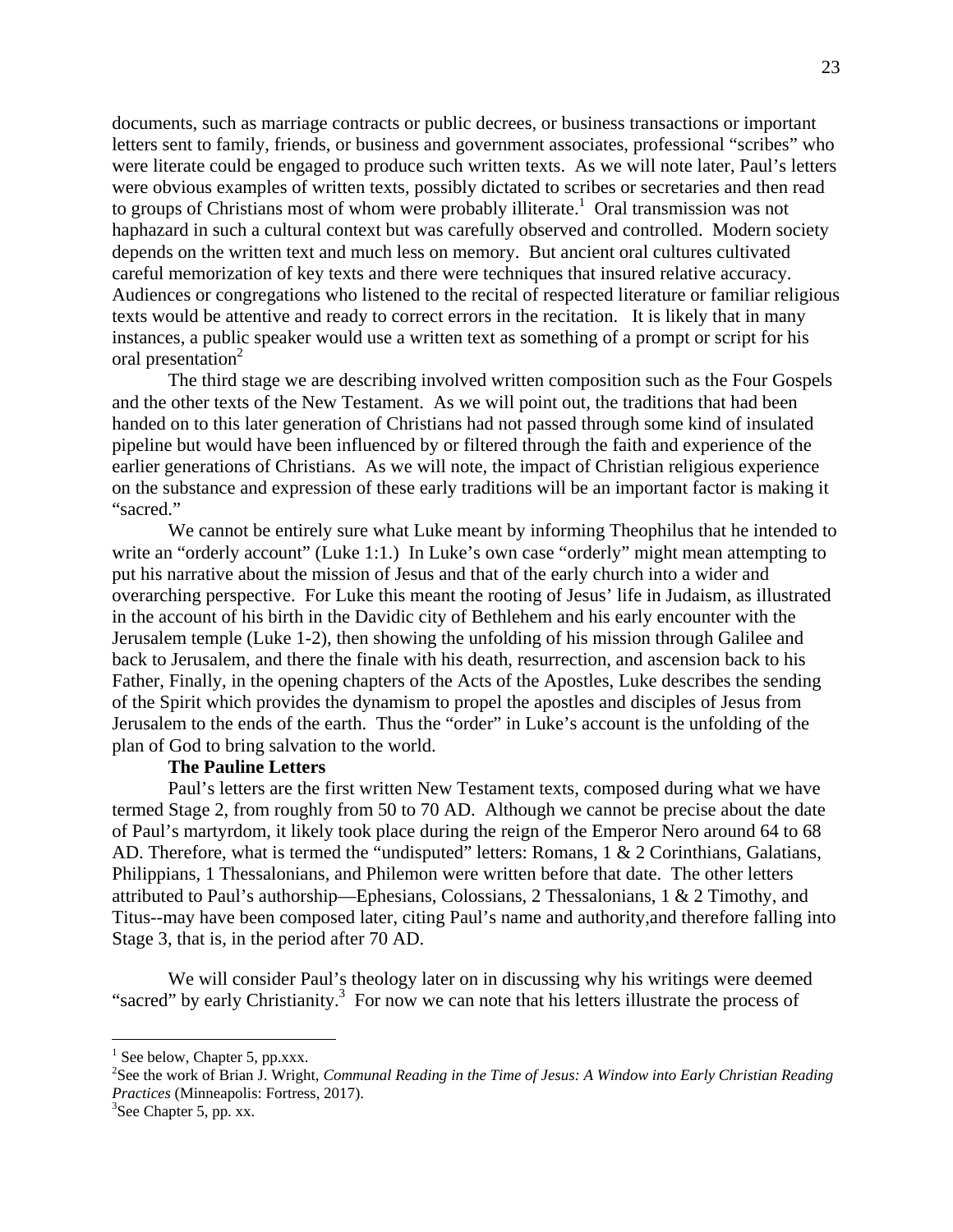transmission we are considering. It may be that Paul happened by chance on using letters to extend his mission. After arriving in Macedonia on what Acts considers the apostle's second missionary journey(covered in Acts 15:36 to 18:22), he went to the Roman colony of Philippi and then westward along the Via Egnatia, a major Roman road that stretched from present day Albania clear across Macedonia (the northern region of present day Greece) to the western shore of the Greek peninsula, in present day Croatia. A major stop for Paul and his companion Silas was the city of Thessalonica, even then an important seaport and significant city. According to Paul's own testimony (1 Thessalonians 1-3) and the account in the Acts of the Apostles (Acts 17:1-10), his preaching succeeded in attracting both Jews and Gentiles to this new religious movement. As was typical of Paul's missionary strategy when arriving at a new city, as an observant Jew he would go first to the local synagogue and proclaim his message there. Frequenting many of the synagogues in the Mediterranean world were not only Jews but also some Gentiles enamored of Jewish tradition and moral codes. Called "Godfearers" or "devout" Greeks (see the description of the centurion of Capernaum in Luke 7:1-7; also in Acts17:4, 7; 18:7), they were often responsive to Paul's message, enabling them to become part of God's people but without the ethnic markers of circumcision, kosher diet, and other religious observances required of Jews. Understandably, Paul's successful inroads among these Gentile participants could cause friction with some of the Jewish members of the synagogue (Acts 17-4- 5).

 According to Acts (17:1-10), this seems to have been the case in Thessaloniki where those opposed to Paul started a riot in the city and attacked the home of Jason, apparently the manager of the synagogue who was accused of offering hospitality to Paul and his companions. Eventually some of the Christians spirited Paul and Silas out of the city and send him on to Berea, a Greek city some 45 miles west of Thessaloniki. There, the irrepressible Paul again preaches in the synagogue with good success (see Acts 17:10-12). But when troublemakers pursue Paul from Thessaloniki to Berea, the Christians send Paul on to Athens, leaving behind Silas and Timothy to continue the work of evangelization. Acts charts Paul's continuing (but apparently less than successful) mission in Athens (Acts 17:16-34) and then to Corinth where he will stay for a considerable time (Acts 18:1-18). But his concern for what might be happening with the new community in Thessaloniki troubles Paul and, when he is not able to return there himself, he sends Timothy to check out the situation. When Paul learns from Timothy that the Christian community there is thriving in spite of everything, he is prompted to write a letter of relief and joy (see 1Thess 3:1-10), praising the faith and courage of these new Christians and answering some of their questions and concerns (e.g., What happens to those members who pass away before the triumphant return of Christ?See 1 Thess 4:13-18),

 Thus the Letter to the Thessalonians, probably the very first New Testament book to be written, sets a pattern for Paul's subsequent correspondence. Through letter-writing—a welldeveloped art in the ancient world—Paul is able to extend his pastoral presence both to communities he founded (e.g., Philippi, Thessaloniki, Corinth, Galatia) and to Rome, where he intended to go but had not yet visited. His letters are "occasional" often prompted by circumstances or questions raised by the community to which he writes. For example, in writing to Corinth, a dynamic and somewhat turbulent community, Paul deals with the problems of factions, of lawsuits taken to public courts, cases of incest, abuses at the Eucharist, the question of proper conduct of women in the assembly, and many other pastoral issues. His letters are, therefore, not systematic presentations of his theology. The near exception is the Letter to the Romans that lays out in a fairly comprehensive way Paul's views of salvation. Otherwise, his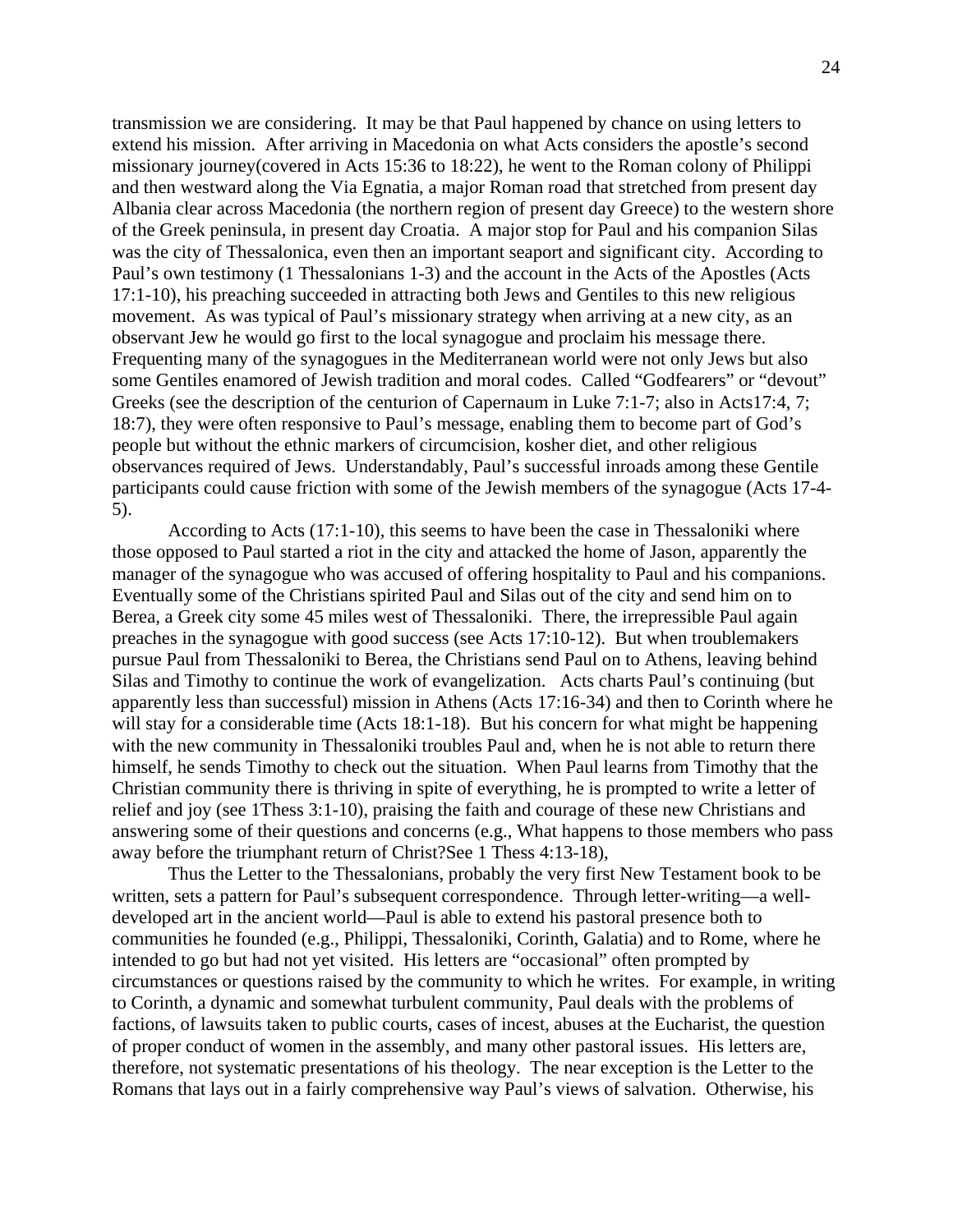perspectives on Christ, on the nature of the church, and on issues of Christian conduct appear in clumps, most of time in response to a specific question or problem.

 In many ways, the content of Paul's letters is a perfect illustration of what we have described as Stage 2 in the formation of the New Testament. The substance of Paul's letters reflects his own faith experience of Christ and the apostle's exceptional ability to express the profound meaning of the life, death, and resurrection of Christ. This, no doubt, was also the content of his missionary preaching. Paul both advances Christian reflection but is also influenced by it. He includes in his letters verses of early Christian hymns (for examplePhil2:6- 11), credal formulae that had been handed on to him (1 Cor 11:23-26; 15:3-11), and basic information about the life and teaching of Jesus about which he had been informed. In the latter category Paul refers to the birth of Christ (Gal 4:4-5) and especially to his death by crucifixion. In fundamental ways, Paul's teaching coincides with the core teachings of Jesus such as the love command and the need for love and forgiveness in community.<sup>4</sup> Paul no doubt had a profound influence on early Christian thought and experience but was also shaped by it—the kind of impact that proclaiming the Christian message has had on subsequent generations of thoughtful preachers and missionaries.

 The so-called "deutero-Pauline" letters such as Colossians and Ephesians, as well as the Pastoral Letters of Timothy and Titus, even though perhaps composed after the lifetime of Paul in Stage 3 of the transmission of the New Testament materials, nevertheless, reflect the same basic principle. They are texts profoundly shaped not only by the theology of their composers but also by the living tradition and the specific concerns of the later Christian communities to which they are addressed. In the latter case, particularly in the case of a letter like 2 Timothy, part of that tradition now includes Paul's own missionary sufferings and triumphs (see, for example, 2 Tim 3:10-12; 4:6-8).

### **The Four Gospels and the Acts of the Apostles**

1

 The Gospels, too, emerge from the various stages of the early church we have been describing. As already noted in our discussion of the prologue to Luke's Gospel, the written Gospels do not appear until some decades after the death and resurrection of Jesus. In a very true sense, the Gospels are not a preexisting"blueprint" for the early church but they themselves emerge from the life of the early church and are, in that sense, the "church's books."

 There is much discussion today about what literary form or genre in the first century world best describes the Four Gospels.<sup>5</sup> Most scholars today consider the gospels closest to what is called a "historical biography." But ancient Greco-Roman culture had a different understanding of what constituted a "historical biography" than we do today. A good biography today attempts to reconstruct as accurately as possible the facts of a person's life—their family background, their education, their careers and accomplishments, and the impact of their life. Having access to the person's own letters, diaries and personal documents becomes a valuable source for reconstructing their life and perspective. The author of a modern biography ultimately must interpret the meaning of all these facts about a person's life. But the ideal is to base such an interpretation on objective facts.

<sup>4</sup> On the impact of Jesus' life and teaching on Paul, see James D.G. Dunn, *Jesus According to the New Testament* (Grand Rapids: Eerdmans, 2019), esp. pp. 99-139.

<sup>5</sup> Regarding the literary form of the Gospels, see Richard Burridge, *What are the Gospels? A Comparison with Graeco-Roman Biography* (Waco TX: Baylor University Press, 3rd ed., 2018); also, Craig S. Keener, *Christobiography. Memory, History, and the Reliability of the Gospels* (Grand Rapids: Eerdmans, 2019) and Helen K. Bond, *The First Biography of Jesus. Genre and Meaning in Mark's Gospe*l (Grand Rapids: Eerdmans, 2020).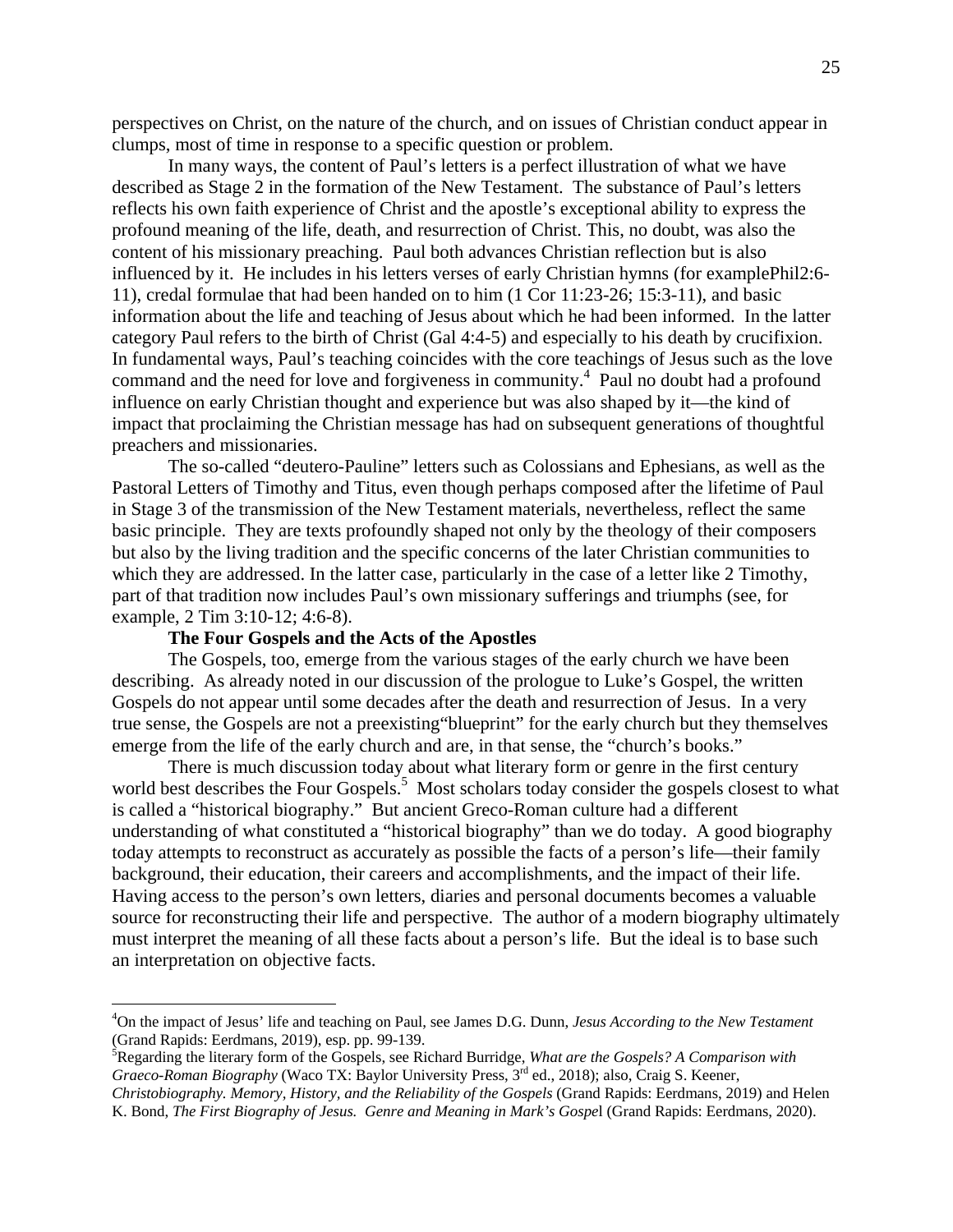Ancient biographies shared some of these qualities but in a very different mode. In most instances, ancient biographers did not have access to the hard facts of a person's life or the personal effects of the object of their biography, but were aware in a more general manner of the lives and accomplishments of their subjects. And a primary goal of ancient biography was to extol the virtues and example of their subject, not, as is often the case in modern biography, to be as objective and factual as possible.

 Although the Four Gospels reflect some of the style and goals of ancient historical biographies, the Gospels have unique features all their own. Their portrayals of Jesus are much more detailed than most other ancient biographies, and above all, there is a singular religious interest in the identity and mission of their subject. Also significant is the concentration of all Four Gospels on the circumstances of Jesus' death and the dramatic events that follow. Great details are given about the final days of Jesus' life, including his final meal with his disciples, his arrest and interrogations by the authorities, and the sequence of his condemnation, crucifixion, and burial. The Four Gospels conclude, although in varied ways, with the accounts of the discovery of the empty tomb and several appearances of the Risen Christ to his disciples. In some ways, the Gospels are built "backwards, that is, the entire life of Jesus is oriented to the finale of his death and resurrection, The example and meaning of Jesus' earthly ministry finds its full expression in the manner of his death and ultimate triumph over death. Similar to Paul's writings, but in a quite different literary mode, the Gospels focus on the significance of Jesus' ultimate destiny

 Again, similar to Paul's writings, the Gospels' contents are composed both of traditions transmitted and shaped by early Christian experience and by the unique circumstances of the communities and the evangelists from which each Gospel emerges. The stories of Jesus' healings, teachings, conflicts with authorities, interaction with his disciples,and the circumstances of his death had been handed on in the living traditions and faith experience of the early Christian community. As we noted earlier, the whole story of Jesus is told from the vantage point of his resurrection. At a certain moment—sometime after the traumatic events of 70 AD the evangelists knit together these various accounts about the life and mission of Jesus into a narrative whole, a "biography." The circumstances of the Christian community from which a Gospel emerges and to which it is first directed have an influence on the tone and content of the gospel narrative.

#### **The Gospel of Mark**

 Modern biblical scholarship has concluded that Mark's Gospel was the first to be so composed. While certitude about its historical circumstances is not possible, a strong possibility is that Mark's Gospel was written for the Christian community at Rome, somewhere around the year 70 AD. The third century Christian historian Eusebius quotes Papias, a late first century bishop of Hierapolis in Asia Minor, who asserted that Mark was a companion of Peter in Rome and served as a kind of secretary or interpreter for Peter's remembrances of Jesus' life. Given Nero's persecution of the Christians in Rome at this period, this might explain some of the tone of Mark's Gospel—its focus on the suffering of Christ, on Jesus' confrontation with the raw power of evil in his many exorcisms, and Mark's emphasis on the frailty of Peter and the disciples in the face of suffering.

### **The Gospel of Matthew**

 Mark's pioneering composition of the gospel narrative about Jesus served as a primary source for Matthew's Gospel. The evangelist absorbs almost the entirety of Mark's account, including its organization of Jesus' public life into his ministry in Galilee and then a fateful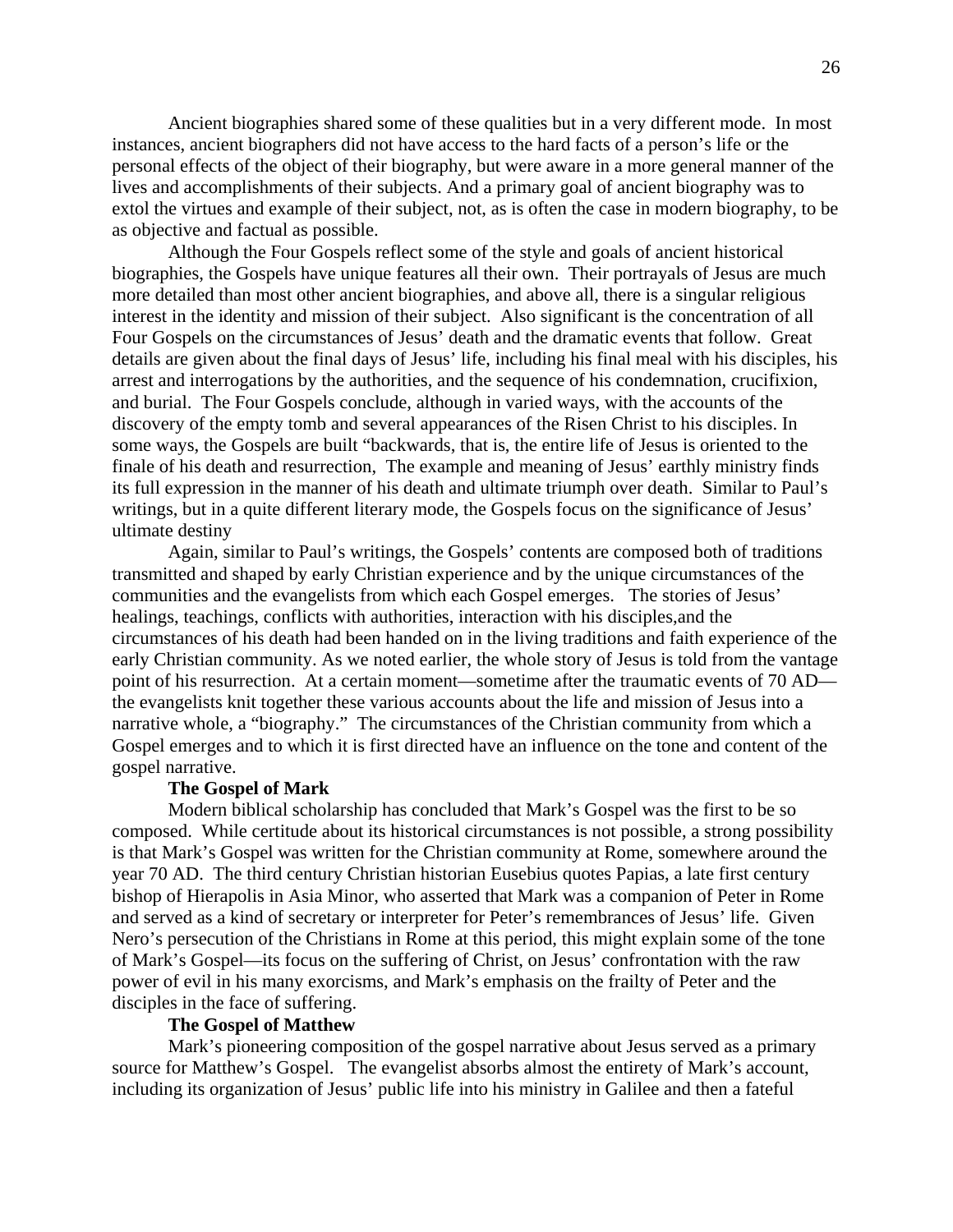journey to Jerusalem where he will suffer rejection and death. Matthew (along with Luke) apparently had access to other traditions about Jesus that had been circulating in the early community and fuses these onto the framework provided by Mark. But here, too, the circumstances of Matthew's own Christian community come into play. Matthew's Gospel is clearly the most Jewish of the Gospels, emphasizing continuity between the sacred traditions of Judaism and the mission of Jesus. At the beginning of the Sermon on the Mount, the Matthean Jesus declares that he has not come "to destroy the law and the prophets, but to fulfill them" (Matt 5:17). The "law and the prophets" is a kind of shorthand reference to the Hebrew Scriptures and the tradition of interpretation that surrounded them. Jesus also declares that his mission is only "to the lost sheep of the house of Israel" (Matt 10:5; 15:24). During his public ministry, the Jesus of Matthew's Gospel concentrates on his fellow Israelites. Only at the end of Matthew's Gospel, does the Risen Christ extend the mission of his disciples beyond Israel to the "nations," that is, the Gentiles (Matt 28:17-20).

 Matthew's assertion that Jesus's teaching and example "fulfills" the law may also explain some of the polemical material in this Gospel. In the chaotic period after 70 AD, when both the Jewish Christians and other Jewish groups were adjusting to the dramatic changes imposed by the destruction of the temple, there was a struggle to claim legitimacy. Matthew's Jewish Christian community believed that in following Jesus it was fully faithful to its Jewish heritage; however, the majority of "non-Christian" Jews would not agree with this assessment. Thus Matthew's Gospel harshly criticizes the Jewish leaders, reflecting the tension between these communities in the period after 70 AD. Matthew's Gospel may have been written in Antioch of Syria, then the third largest city in the Roman empire where there was also a large Jewish community. The Acts of the Apostles (Acts 11:19-26) and the testimony of Paul in his letter to the Galatians(Gal 2:11-14) confirms that a strong Christian community, composed of Jewish and Gentile Christians developed there—a likely place where the concerns of Matthew's Gospel would be in play.

#### **The Gospel of Luke and the Acts of the Apostles**

 The two volume work of the Gospel of Luke and the Acts of the Apostles is yet another example of the handing on of traditions about Jesus forged in the wider Christian community and now taking on a particular accent due to the circumstances of the evangelist and his community. Scholars are less certain about the location where Luke's work was composed, with both Ephesus and Antioch being strong candidates. What is clearer is that Luke directs his twovolume work to a mainly Gentile audience. In his prologue (Luke 1:1-4) the evangelist addresses his work to "Theophilus" as his ideal reader and wants to show him both the origin of Jesus' unique mission of salvation and its dynamic continuity as it moves, in Luke's phrase, "from Judea, Samaria, to the ends of the earth" (Luke 24:47 ; Acts 1:8). As does Matthew but in a quite different mode, Luke emphasizes the Jewish roots of Jesus and his mission. Jesus' birth in Bethlehem, the city of David, fulfills the hopes of Israel for redemption and the presentation of the infant Jesus in the temple and his warm reception by the prophets Anna and Simenon connect Jesus to Jerusalem and its temple—the heart of the Jewish experience. Luke follows Mark's basic narrative framework of moving from Galilee to Jerusalem, but underscores this journey of Jesus and his disciples—an anticipation of the "journey" of the gospel in the persons of Peter and Paul in the Acts of the Apostles. Luke concludes his Gospel and transitions to the Acts of the Apostles by having the Risen Jesus exalted to God's right hand through the Ascension and then sending the Spirit upon the assembly of Jerusalem apostles and disciples (Luke 24:50-53; Acts 1:1-11). The dynamic power of God's Spirit will propel these Jewish Christian missionaries out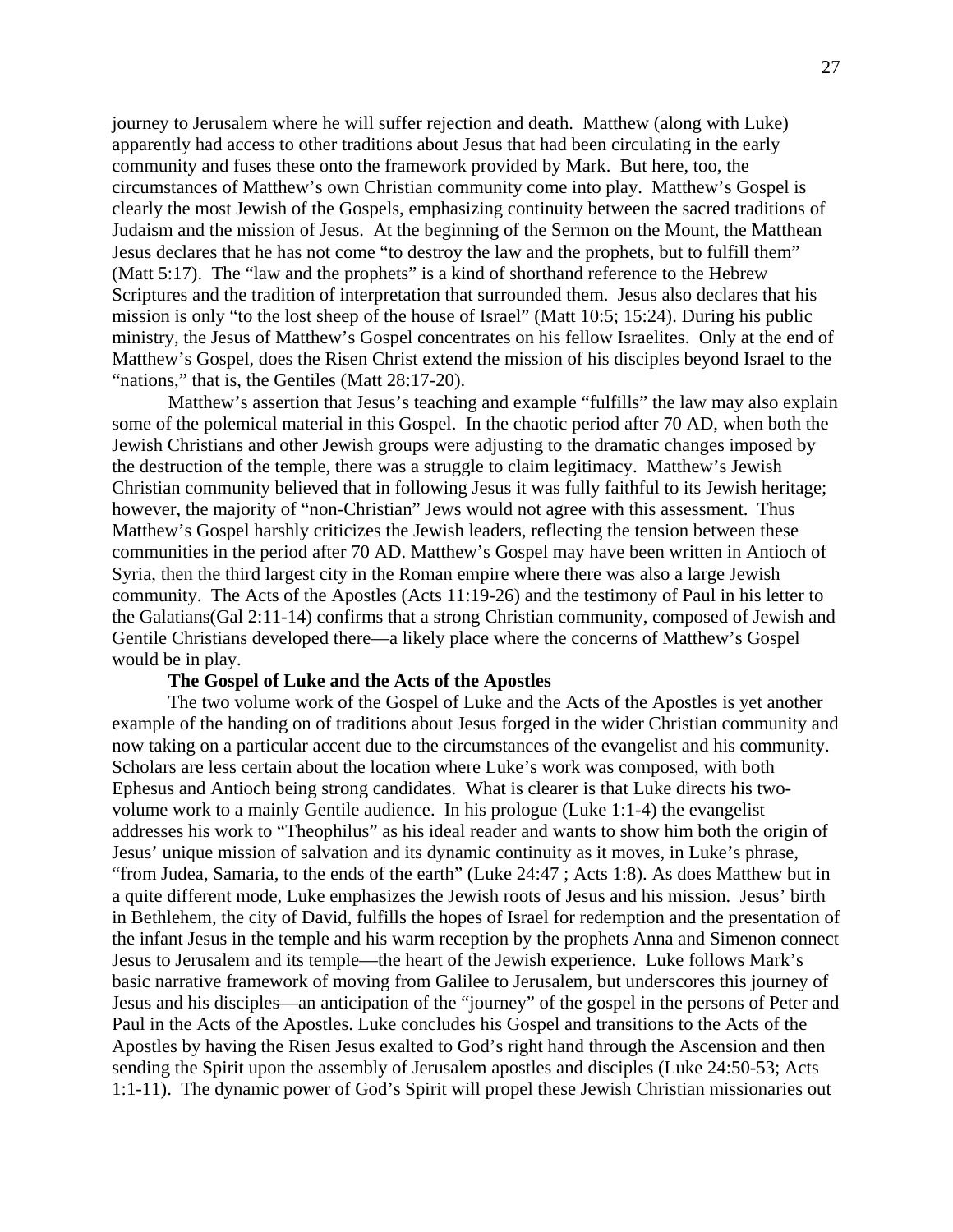into the wider Mediterranean world, an outreached that culminates in the powerful missionary work of Paul.

 Through this narrative of the Gospel and the Acts of the Apostles, Theophilus (and Luke's gentile readers) learn about the "events that have been fulfilled among us" and are assured of the "truth concerning the things about which you have been instructed" (Luke 1:1, 4). Some interpreters of the Acts of the Apostles believe that beyond providing perspective to his Gentile readers, Luke also wants to make the case to Roman authorities that the Christians are law-abiding and not to be feared. Where disturbances do take place, such as riots in Jerusalem (e.g., Acts 21:27-36),Thessaloniki (17:5), or Ephesus (19:21-41) these are due to false testimony against the Jerusalem apostles or Paul. Eventually, the Roman officials involved discover the apostles' innocence or dismiss the charges as groundless (for example, Acts 16:35-40; 18:12-17). While Luke may emphasize that the Christians are not overt rebels against legitimate civil authorities, on another level, the portrayal of God's sovereignty over all these events and the kind of values exemplified in the Gospel and Acts are ultimately quite different and even counter to many of the values and suppositions of the Roman Empire.<sup>6</sup>

### **The Gospel of John**

 As we have noted previously, John's Gospel is obviously quite different in style and content compared to the Synoptic Gospels of Matthew, Mark and Luke.<sup>7</sup> Yet, John's Gospel, too, is a blend of traditions about Jesus that circulated in the early Christian community and then were fashioned into a complete narrative by the evangelist and the circumstances of his own community. Modern biblical scholarship has debated why John's Gospel is so different from the Synoptic Gospels. It is likely that the author of John's Gospel drew on a different stream of tradition than that available to Mark, Matthew, and Luke. Yet it is also possible that these two streams were not totally independent of each other,since there is some overlap such as the scenes of Jesus' walking on the water and the feeding of the multitudes (compare John 6:1-24 with Mark 6:30-44) and the passion narrative (compare John 18:1—19:42 with Mark 14:43---15:47).

 As with the Synoptic Gospels, the circumstances of John's Christian community have also left their imprint on the gospel. Many scholars believe that John's community is rooted in Palestinian Judaism—yet a brand of Judaism somewhat different from that reflected in the Gospels of Mark, Matthew, and Luke. John's Gospel is very familiar with Jerusalem and some of its features (e.g., the Temple area; the Sheep's Gate, the pools of Bethesda; the Siloam pool; the Kidron valley; the Mt of Olives, Golgotha, etc.).<sup>8</sup> There is also evidence, as we noted especially in Matthew's Gospel, of post-70 AD conflict with the Jewish authorities. There is a sharp conflict between Jesus and the authorities at several places in John's Gospels (see the sharp exchange in John 8:39-59) and in the account of the healing of the man born blind, the narrator notes that the man's parents were fearful of the "Jews" (John's frequent term for the religious authorities opposed to Jesus): "His parents…were afraid of the Jews; for the Jews had already agreed that anyone who confessed Jesus to be the Messiah would be put out of the synagogue" (John 9:22)—a circumstance that reflects tension after the events of 70AD.

 At one point during the feast of Tabernacles, Jesus' opponents misconstrue his words about "going to a place where you cannot come" to mean that Jesus "intends to go to the Diaspora among the Greeks and teach the Greeks" (John 7:35). This suggests that at one point,

 $\overline{a}$ 

<sup>6</sup> See on this perspective, C. Kavin Rowe, *World Upside Down: Reading Acts in the Graeco-Roman Age* (New York: Oxford University Press, 2009).

<sup>&</sup>lt;sup>7</sup> See above, chapter 1, pp. xx.

<sup>8</sup> See Senior, *The Gospel Landscape*, pp. xx.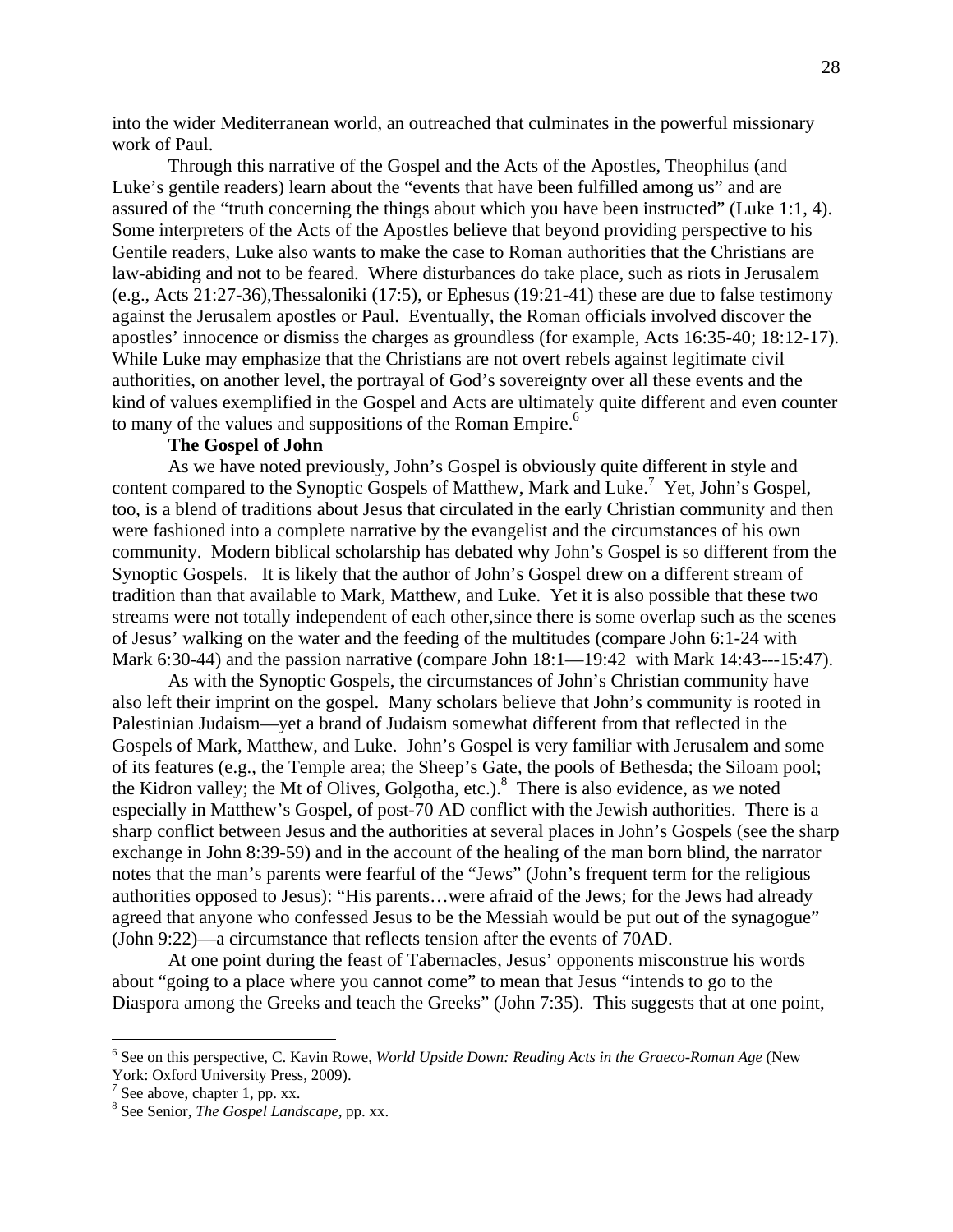perhaps in the chaos surrounding the Jewish revolt against Rome in 66—70 AD, the Johannine community moved away from Palestine to another location in the Mediterranean world, such as the major city of Ephesus. Some ancient traditions locate the death and burial of the Apostle John in that city that had a significant Christian community since the time of Paul. This probable movement of John's community also fits with the conviction of many scholars that the Gospel itself has gone through more than one stage in its composition—originating in Palestinian Judaism but reaching its final shape towards the end of the first century in a Greco-Roman city such as Ephesus. Thus, as in the case of the Synoptic Gospels, the experience of the Johannine community leaves its mark on the content and style of the Gospel. As we will consider later, some aspects of the theology of John's Gospel bear the imprint of both Palestinian Judaism and Greco-Roman thought.

### **Gospels for the Whole Church**?

 Modern biblical scholarship has demonstrated that each of the Gospels has a distinctive perspective and emerged from different locations. The question remains—when the evangelists composed their Gospels did they intend them only for a local audience or, as one scholar has phrased it, were they written "for all Christians"? $\frac{3}{2}$  This is difficult to answer, especially since the authors of the Gospels remain anonymous and except for Luke's prologue do not state their reasons for writing. And in Luke's case, his prologue is directed to one person, Theophilus, whether a real individual or a fictitious ideal reader, although we can assume he intended his two-volume work to be read by more than Theophilus! It is possible that a "both and" answer is most likely. Each evangelist, in harmony with his own local community or region, shaped the Gospel in view of the experiences and traditions he was engaged with. But, given the level of communication and travel already taking place among these early Christian communities, it is also likely that the evangelists expected that the gospel narratives they composed would be shared with other Christians beyond their local communities. We know from Paul and from the traditions in Acts that Christians moved all around the Mediterranean world over the network of the good Roman roads that then existed and visited their fellow Christians in other places. Paul was able to organize a collection among several communities to be presented to the church in Jerusalem (1 Cor 16:1-4)—a feat that must have involved considerable communication and travel among these early Christian groups.

 It is likely, then, the Gospels were composed both for a local community—which may have involved more than one community in a region—and for the wider church. The Gospel of Mark is a prime example of this. If written in Rome sometime around 70 AD, it had already reached a city such as Antioch and was read and heard by Christians there shortly after its composition, with enough reverence and respect that Matthew and Luke must take this Gospel into account in composing their own versions. We will take up this question from another angle in the next chapter concerning the formation of the New Testament canon.

## **Handing on The New Testament**

 $\overline{a}$ 

By the end of the first century and the first few decades of the second century, most of the New Testament books were composed and in circulation in the early church. As we will note in the next chapter, there were debates about the inclusion of a few books but the Four Gospels, the thirteen letters attributed to Paul, and most of the so-called Catholic Epistles and Revelation were considered part of the "New Testament." By this time, these texts were circulating among the extant Christian communities, read at their assemblies and worship, pondered and discussed

<sup>9</sup> See Richard Bauckham, *The Gospels for All Christians: Rethinking the Gospel Audiences* (Grand Rapids: Eerdmans, 1997).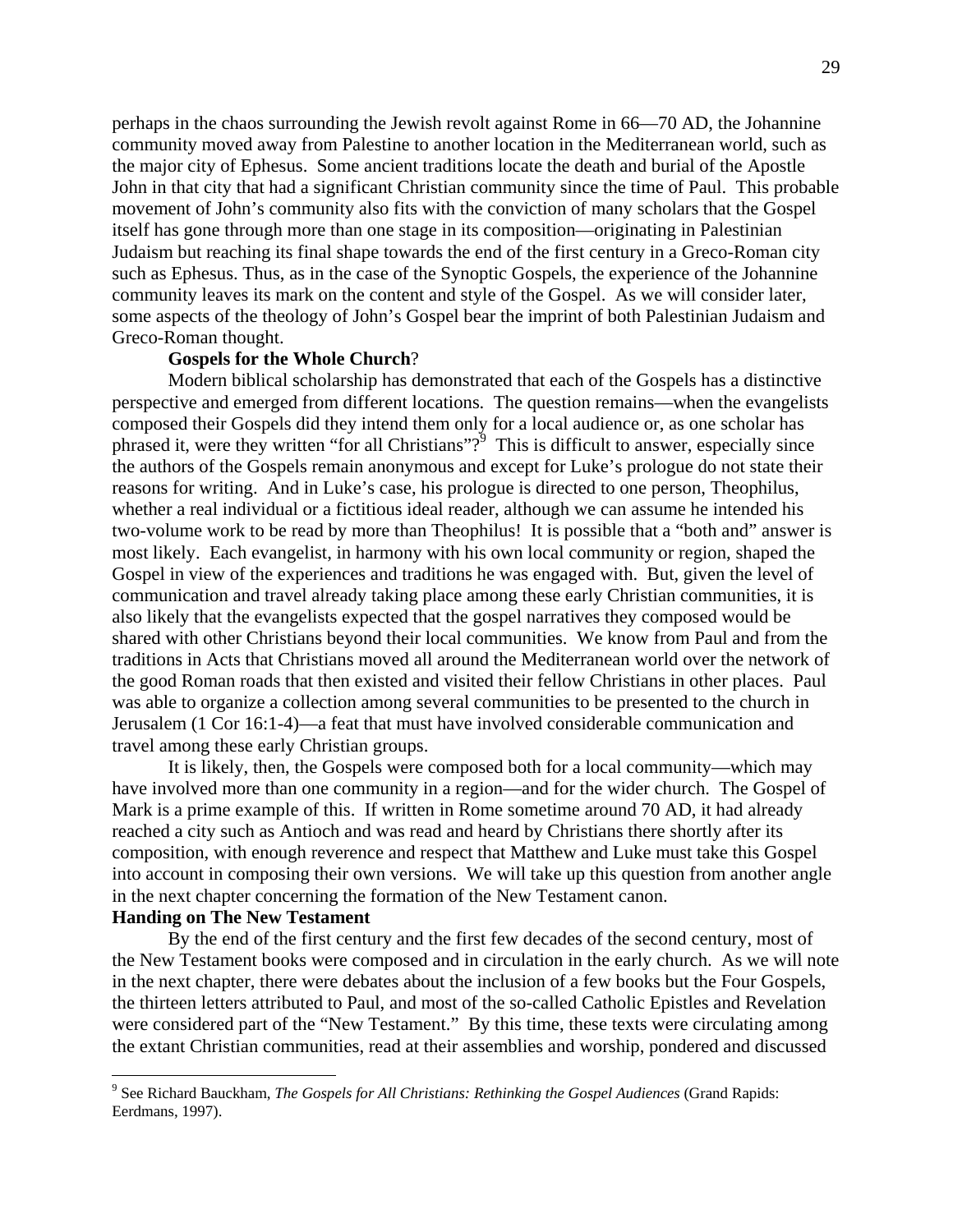by the leaders and members of these communities, and gaining status as sacred writings on a par with the Hebrew Scriptures. There were also a few early writings considered important and sacred but not considered canonical, such as the Didache and the Shepherd of Hermas, but for the most part, it was the writings now included in our New Testament that were gaining authority as both sacred and normative. $^{10}$ 

# **Composed in Greek**

 Most early Christians were Greek speaking. "Koine" (that is, "common") Greek was used at least as a second language throughout most of the Roman Empire, much like English in many parts of the world today. Even among the Jewish Christians in Jerusalem there were "Hellenists"or Greek speakers, as the famous dispute in Acts testifies. The "Hellenists" complained to the Hebrew-speaking Christians that their widows were being neglected in the daily distribution of rations (Acts 6:1-6), leading to the appointment of "deacons" to ensure equity. So it is no surprise that all the New Testament writings were composed in Greek. It is possible that some previous portions of the New Testament texts were originally formulated in Hebrew or Aramaic. There are a few Hebrew and Aramaic words sprinkled throughout the Gospels and even in Paul's letters. Some are quotations from the Old Testament, such as the citation of the first verse of Psalm 22 in Mark 15:34:, or key terms such as the affectionate Aramaic or Hebrew term *abba* for God as "father" found in Mark 14:36 and in Paul's Letter to the Romans 8:15 and Galatians 4:6, or the reference to *korban*, a Hebrew term for a type of sacrifice referred to in Mark 7:11, or the snatch of Aramaic prayer that concludes Paul's first Letter to the Corinthians—*maranatha,* "come, Lord." (1 Cor 16:22). But the assumption of all the New Testament authors is that their "audiences" would comprehend Greek. Likewise, for the most part, these early Christians also used the Septuagint or Greek translation of the Old Testament writings as their sacred scriptures.

### **Manuscripts**

 $\overline{a}$ 

 No original copies of Paul's letters or of the Gospels or any of the New Testament writings exist, presumably worn out by use or damaged and lost over time in various natural and manmade calamities. However, early on "scribes" who knew how to read and write made copies of these sacred texts and ensured their circulation and use among the various local Christian communities. These early texts were written on parchment (i.e., fashioned from animal skins) or papyrus (formed from the treated stalks of the papyrus plant) which were stitched together to form scrolls. These scrolls were bulky and expensive. A later technology would be the codex, the ancestor to the modern "book," consisting of folded leaves that were then sown together and given a cover. Texts in this form were much more portable, especially handy for the circulation of the New Testament texts among the various Christian communities. In 2 Tim 4:13, Paul refers to both formats when he requests that Timothy bring with him a cloak he left with Carpus in Troy and "also the books (in Greek, *biblia* or "books"), and above all, the parchments" (*membranas*, Greek for parchment sheets).Although we do not have access to precise historical information, it is probable that toward the end of the first century and into the beginning of the second, "collections" of Paul's letters and of the four gospels began to appear.

Virtually all of these earliest copies have disappeared, with only some early  $2<sup>nd</sup>$  century fragments surviving.11 Only later, into the third and fourth centuries of the Common Era, do we find manuscripts containing substantial portions of the New Testament writings. The science of

<sup>&</sup>lt;sup>10</sup> This is the issue of the formation of the canon which we will consider in Chapter 3.<br><sup>11</sup>On the production and transmission of these early Christian texts, see Brent Nongbri, *God's Library*. *The Archaeology of the Earliest Christian Manuscripts (*New Haven: Yale University Press, 2018).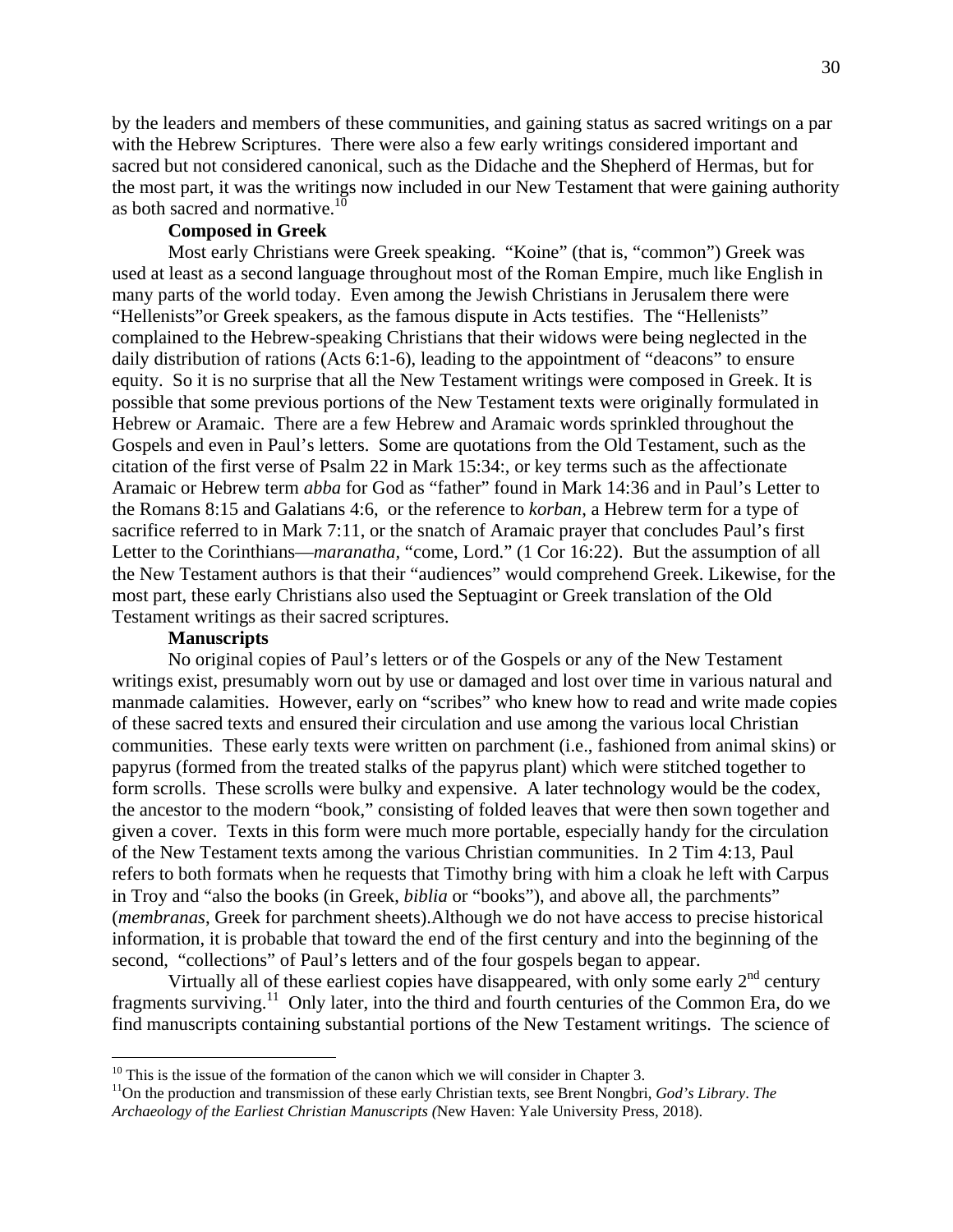helping reconstruct the most reliable text is called "textual criticism" which by comparing the variants in extant manuscripts, scholars attempt to sort out scribal errors that may have crept into the transmission of the texts. For the most part, the transmission of the New Testament writings from their origin to their later more fixed format has been remarkably accurate and trustworthy, even though many variants exist.

## **Translation**

 With the spread of Christianity through most of the Roman world by the fourth century, the use of Greek was waning, being replaced by Latin. This led to another important phase in the transmission of the New Testament over time—namely, translations. As early as the third century BC, Judaism had translated biblical texts from their original Hebrew form into Greek, for the sake of the substantial number of Jews living in the Mediterranean world who spoke Greek and would know little or no Hebrew. In a similar fashion, the gradual transition from the use of koine Greek to Latin among ordinary people led to the translations of the New Testament. One of the most famous and long-lasting is Jerome's translation of the Bible into Latin, known as the Vulgate (that is, "popular"). Jerome (325-420 AD) was born in the region of Dalmatia on the eastern coast of the Adriatic but spent the last several years of his life in Bethlehem and Roman Palestine. He learned Hebrew and studied the topography of the Holy Land as background for his monumental translation work. Even earlier translations were made in Syriac and other eastern languages.

 Translation, of course, is not a perfect art. The translator must choose which words and grammatical constructions best covey the meaning embedded in the original language, in this case Hebrew and Greek.And over time usage and style of expression change in any living language, requiring that translations be revised and updated. Some modern translations are intentionally adapted to a specific readership such as youth or taking into account the teachings and practices of a particular denomination. Others, to make the Bible more comprehensible to a modern audience, reduce the complexity of the biblical text by using explanatory "paraphrase" instead of a literal translation. In some instances, a "translation" is equivalent to an outright ideological editing of the biblical text, for example, screening out passages that speak of miraculous or that call for moral stances deemed outmoded by the translators. In 1804 Thomas Jefferson produced a Bible that omitted any reference to Jesus' miracles or his resurrection!

 While no modern translation of the biblical text can claim to be definitive, several modern English translations have a high degree of accuracy—choosing the most reliable reconstructions of the original Hebrew and Greek biblical text and striving to translate the Scriptures in the most accurate and consistent way possible. In most cases, the translators identify the particular Hebrew and Greek texts they are using and supply explanatory notes explaining their decision to translate a work or passage in a particular way. This would include such major English language translations as the New Revised Standard,the New American Bible Revised Edition, and the New International Version. Through such translations, the modern readers of the Bible can have confidence that what they are reading is in substantial harmony with the biblical writings of the first century.

#### **Conclusion**

 Being aware of the process that led to the writings of the New Testament and the manner in which these writings were transmitted to the early Christian communities helps explain in part why the New Testament is considered "sacred." The Gospels were not the result of the evangelists searching through some ancient historical archives to construct the story of Jesus' life. The accounts of Jesus' healings, his parables and sayings, the conflicts he endured with his